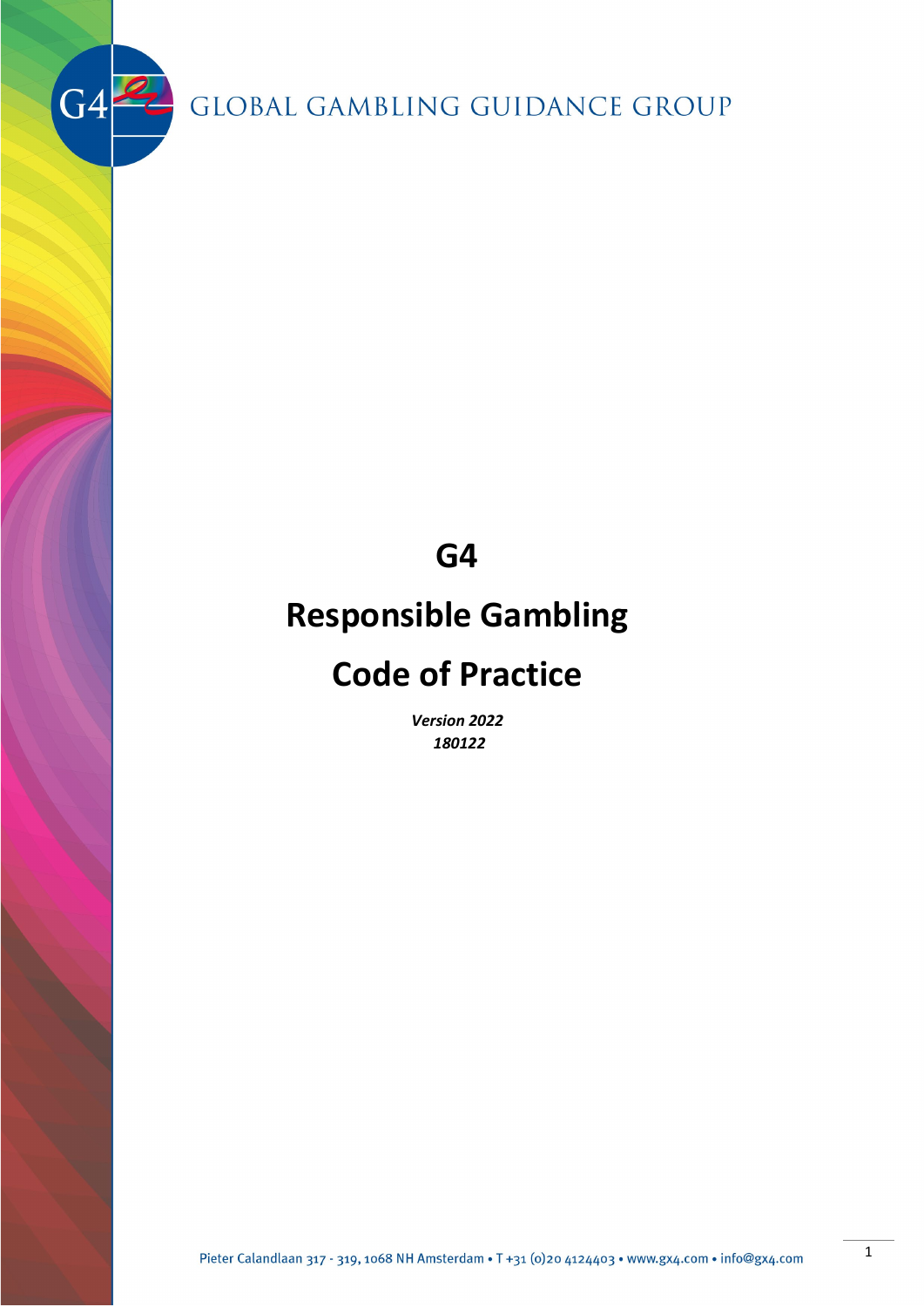

## **I.Index**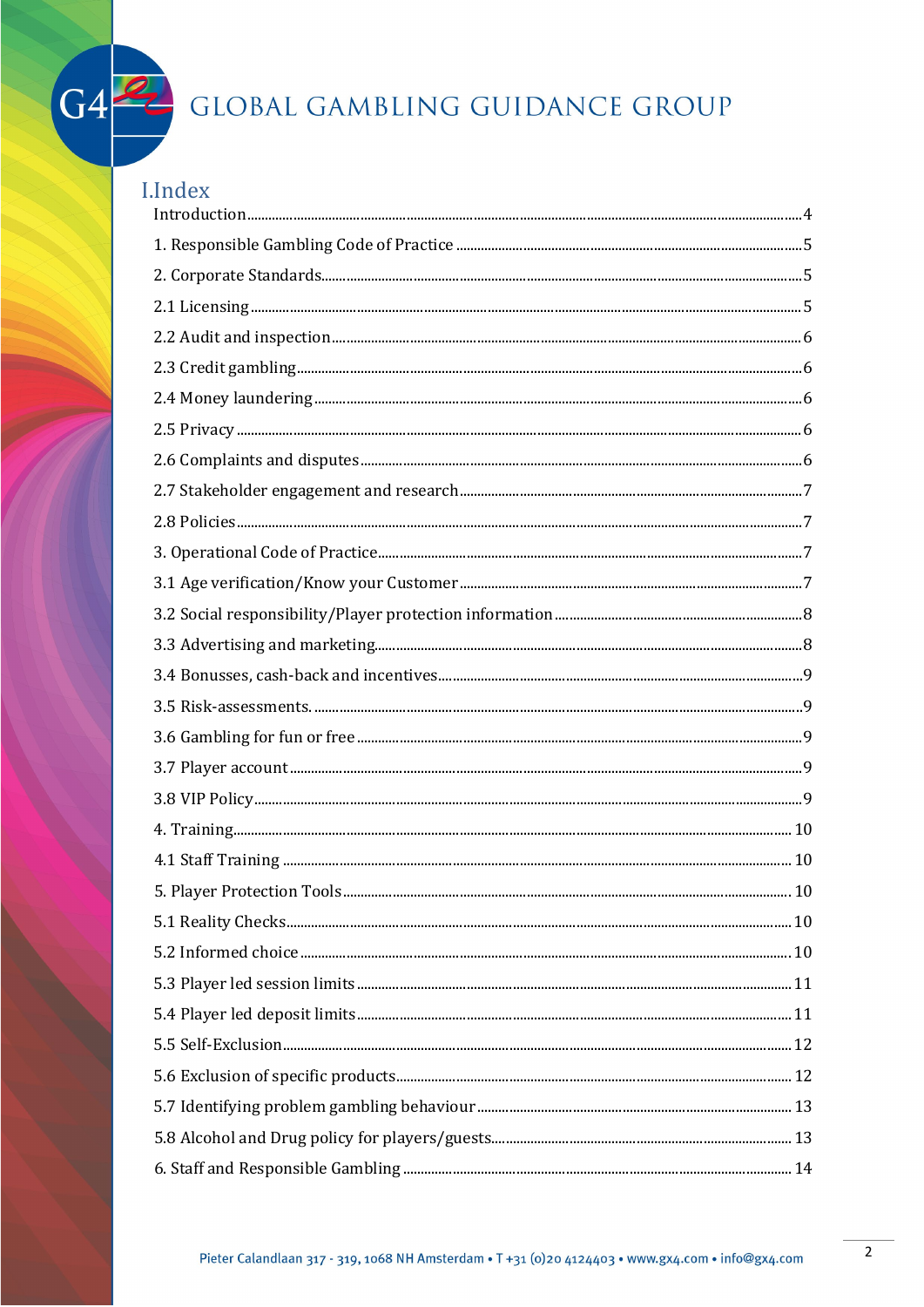$G4$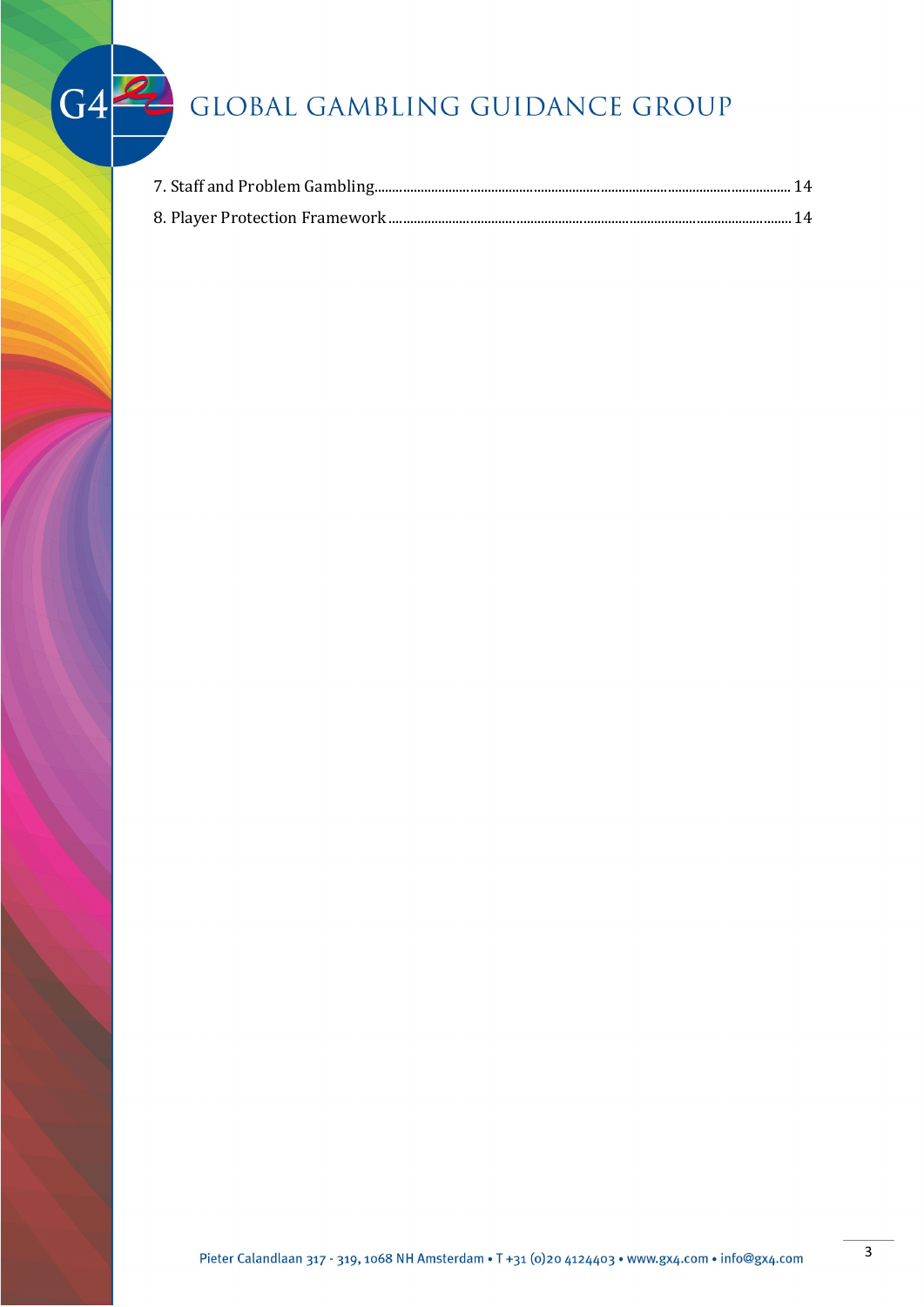

### <span id="page-3-0"></span>**Introduction**

G4, the Global Gambling Guidance Group, aims to minimise the impact of problem gambling by promoting a worldwide accreditation and certification programme.

In many parts of the world the gambling industry is being urged to develop responsible gambling programmes to minimize the impact of problem gambling on communities and individuals. This initiative has come from governments, regulators of industry, researchers, treatment providers and the communities and individuals themselves.

G4 is the brainchild of a group of international experts in the field. Between them they have many years' experiences of working with the gambling industry worldwide to encourage responsible gambling and to minimize the harm caused by problem gambling. Their experience covers drafting responsible gambling programmes, devising and delivering training programmes for staff in gambling venues, online operators and suppliers as well as running help lines, online and face-to-face counselling services for problem gamblers themselves.

These experts have designed an accreditation programme that will set the international benchmark for responsible gambling. This accreditation programme will provide a model for the gambling industry and an opportunity for companies to demonstrate how seriously they take the concerns regarding problem gambling.

G4 has the expertise to implement this Code of Practice within your gambling environment to be part of the integral daily operations, working in parallel with your jurisdictional gambling laws and regulations. By certifying responsible gambling, G4 offers the opportunity for responsible operators and suppliers to raise their profile.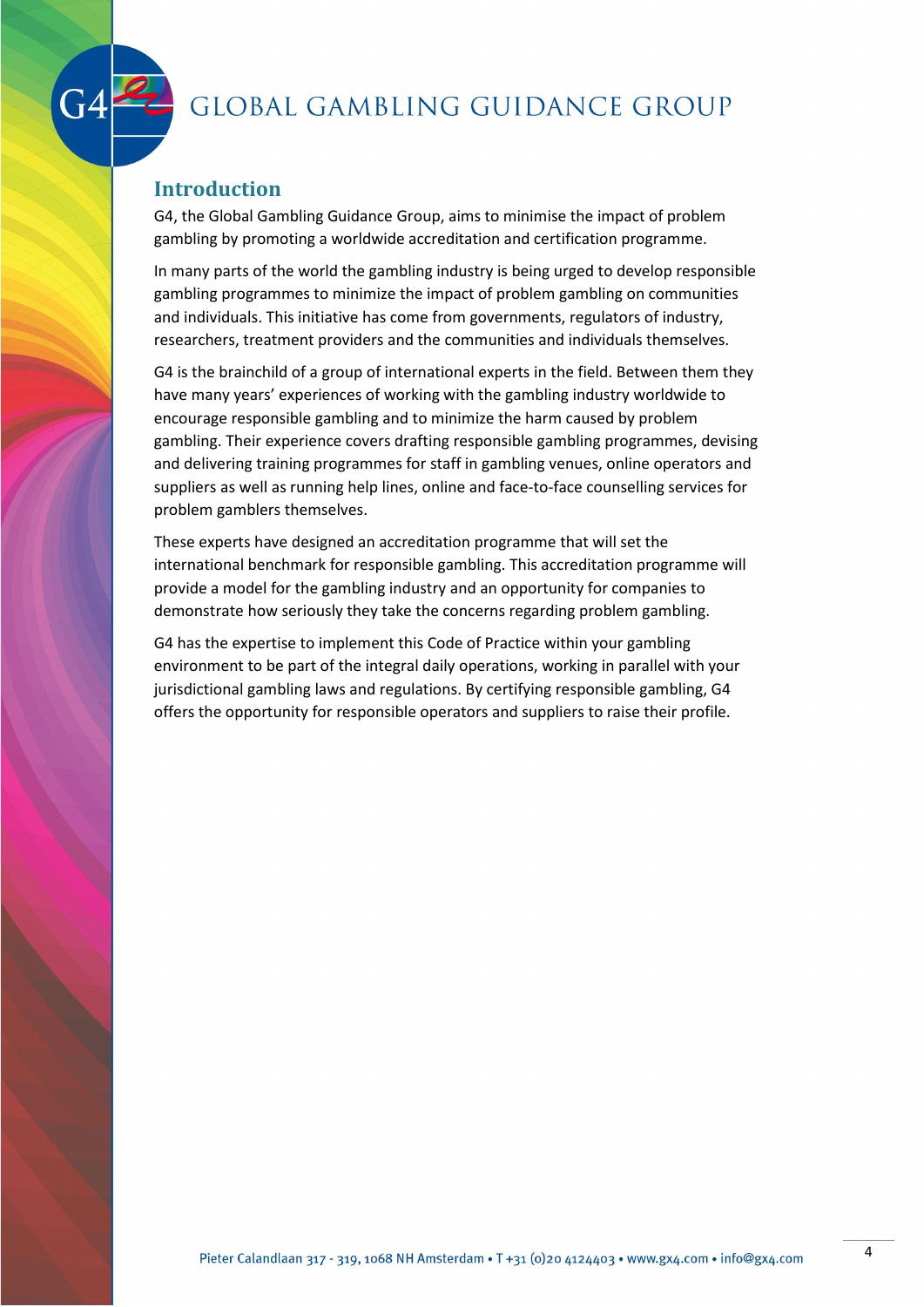### <span id="page-4-0"></span>**1. Responsible Gambling Code of Practice**

This Code is to be used as a guide only. The Code pays attention to all areas that are related to gambling and Corporate Social Responsibility in general and Responsible Gambling in particular.

This code must be matched to the legislation applying to the relevant jurisdiction.

G4 identifies the following distinctive areas of gambling:

- Online-gambling
- Online-betting
- Land based casino gambling
- **Lotteries**
- Suppliers (technology providers)
- Daily Fantasy Sports
- E-sports
- Social (casino) games

When applicable: in the annex related to this Code of Practice you will find specific measures related to different areas of gambling mentioned above.

The operator and/or supplier is committed to endorsing responsible gambling as well as promoting the awareness of problem gambling and improving prevention, intervention and treatment. The company's Responsible Gambling Policy sets out its commitment to minimising the negative effects of problem gambling and to promote responsible gambling practices.

Commitment of senior level management can be demonstrated by, although not limited to, regular communication about Responsible Gambling related policies and practices, and corporate statements on Responsible Gambling such as mission statements.

An example of a Responsible Gambling statement could be: 'We believe it is our responsibility to you, our customers, to ensure that you enjoy your experience on our site, while remaining fully aware of the social and financial harms associated with problem gambling'. All G4 accredited companies have devised their own unique responsible gambling mission statement.

## <span id="page-4-1"></span>**2. Corporate Standards**

#### <span id="page-4-2"></span>**2.1 Licensing**

The operator and/or supplier must have a license similar to that which applies to other members of the gambling industry. The objective of the licensing scheme is to protect the public interest through ensuring high standards of honesty and operational ability of the games service provider and probity checking of any other party that is in a position to directly or indirectly benefit financially from the conduct of the operator and/or supplier.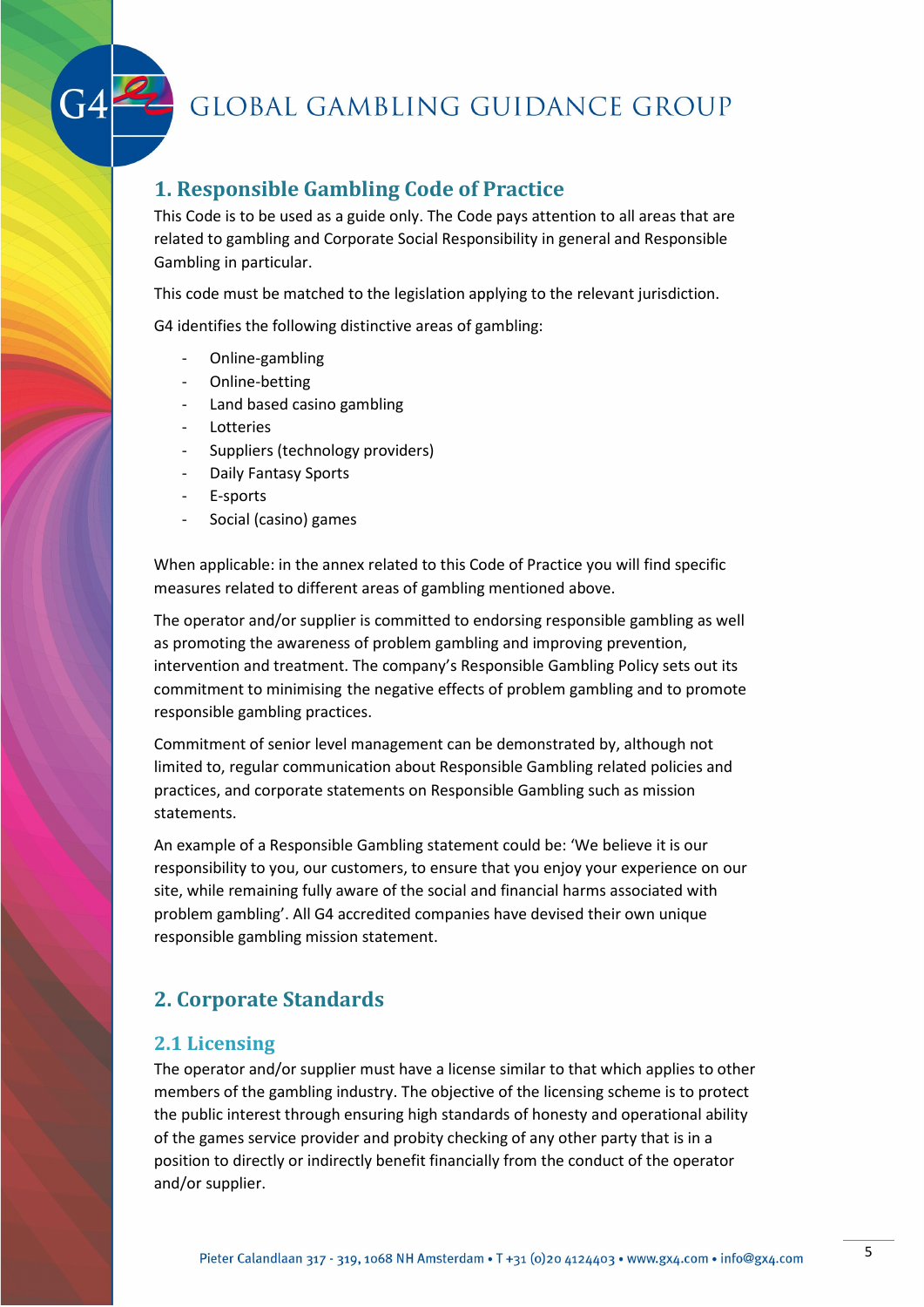It must be possible for the players, and others, to actively view the regulations governing the operator's and/or supplier's business on the website either on request or by providing information and/or links to the regulator's website.

Affiliates are considered to act under the operator`s and/or suppliers' policy and therefore act according to this G4 Responsible Gambling Code of Practice.

#### <span id="page-5-0"></span>**2.2 Audit and inspection**

The operator must allow the regulator and/or G4 auditors, to test, evaluate and audit systems and procedures at the service provider's premises by inspecting records, examination, verification of equipment, testing software in use and staff interviews.

This audit/inspection must be actioned by the operator and/or supplier, with a base audit every three years as a minimum and a follow-up audit in between (every 18 months).

A test account is provided to the auditor with a minimum of  $\epsilon$ 20,00 (or the equivalent in applicable currency) at least two weeks in advance of the audit visit on site, to provide an insight of the operations on a user/customer level (only applicable to online operations).

### <span id="page-5-1"></span>**2.3 Credit gambling**

The operator does not provide services to gamble on credit.

### <span id="page-5-2"></span>**2.4 Money laundering**

The operator should take all measures possible to identify all transactions especially those that bear the characteristics of money laundering and terrorist financing activity. The anti-money laundering guidelines have to be in line the European Union Fourth Anti-Money Laundering Directive.

### <span id="page-5-3"></span>**2.5 Privacy**

The operator and/or supplier must control and guard the privacy of the player. This must be done in a technical way so that the player information database is stored securely and all the laws in the jurisdiction are adhered to.

A data retention policy may be implemented by the operator to govern the length of time data is held; however, any stored data must be provided when instructed to do so by a player upon verification of the player identity. As a standard the account records will be kept for at least 5 years.

### <span id="page-5-4"></span>**2.6 Complaints and disputes**

The operator and/or supplier has a complaints and disputes procedure in place including a  $3<sup>rd</sup>$  party complaint policy taking into account the legal, regulatory and operator's/supplier's Responsible Gambling policy.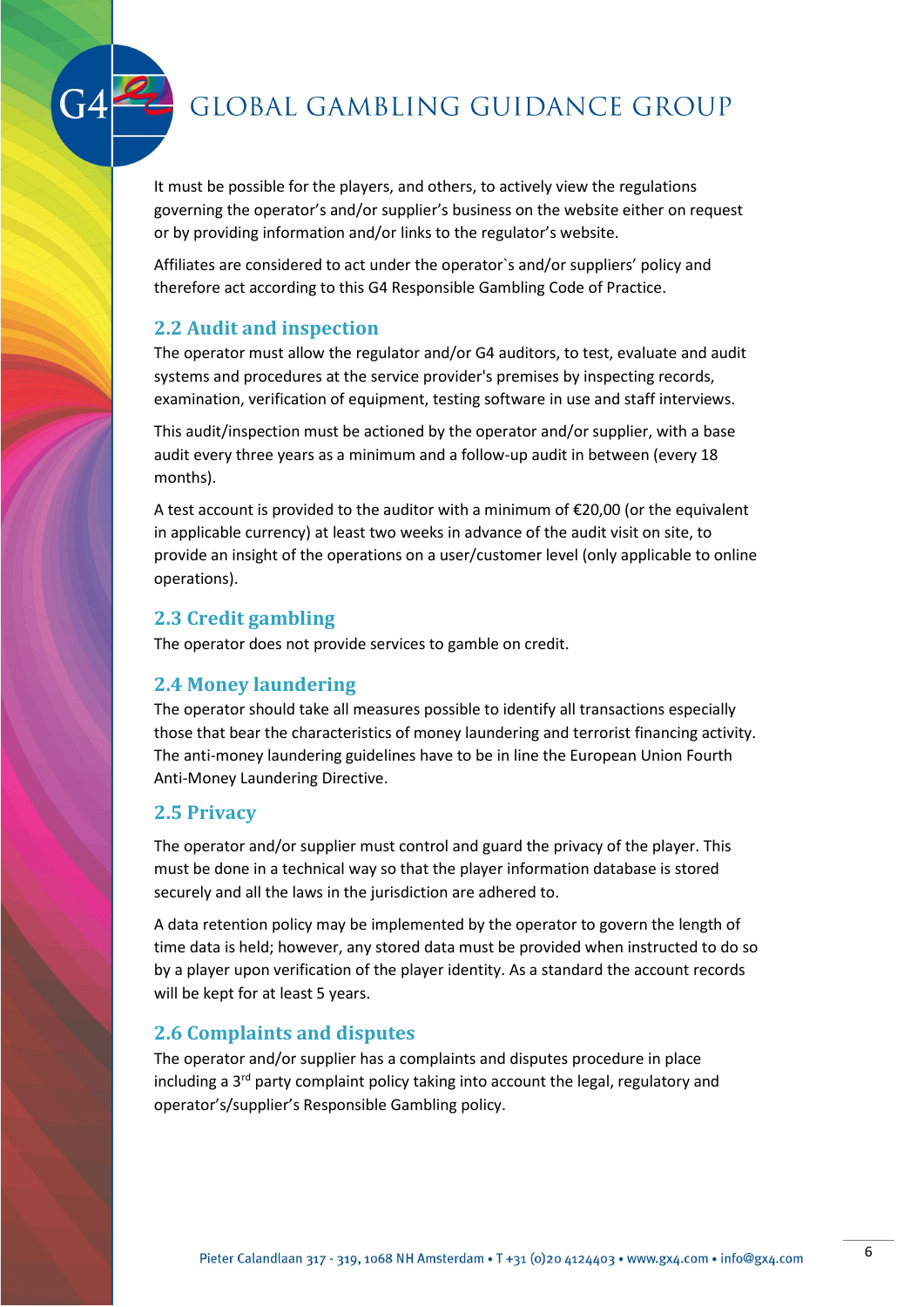#### <span id="page-6-0"></span>**2.7 Stakeholder engagement and research**

Stakeholder engagement is a key part in a responsible policy, therefore the operator and/or supplier actively participates in Stakeholder Engagement and research.

The operator and/or supplier will identify all relevant stakeholders, governments, regulators, academics, business partners, player representatives, employees, and treatment organizations.

- a) Operators will meet and exchange information with their stakeholders.
- b) Operators work together with research institutes and promote the results of research and studies, including those of independent sources.

#### <span id="page-6-1"></span>**2.8 Policies**

To make sure key processes are documented and easily accessible the operator and/or supplier makes sure the following policies (at a minimum) are available

- a) 3<sup>rd</sup> party complaint policy
- b) Young adults gambling policy
- c) Staff problem gambling policy
- d) Complaints/disputes policy

#### <span id="page-6-2"></span>**3. Operational Code of Practice**

#### <span id="page-6-3"></span>**3.1 Age verification/Know your customer**

a) Operators must take steps to verify the age and identification of every new player. Operators should either employ the use of a reliable electronic checking system or request visual proof of age and ID such as, but not restricted to, driving licence, identification card or passport and/or via the provision of a social/fiscal number.

This is especially important in all cases where the method of payment does not itself constitute an age check (e.g., debit cards). The operator provides a description of the KYC method that is used. This is also the case when verification is done by a 3<sup>rd</sup> party.

- b) All sites/venues must clearly display an 'over 18's only' or other legislated age requirement sign.
- c) Sites/venues must also clearly display that underage gambling should not take place, even in the company of parents or other adults over the legal gambling/betting age.
- d) Through the registration process there should be a clear message regarding underage gambling and the steps the operator takes to check on age. This will act as a deterrent to minors attempting to access an operator's site/venue.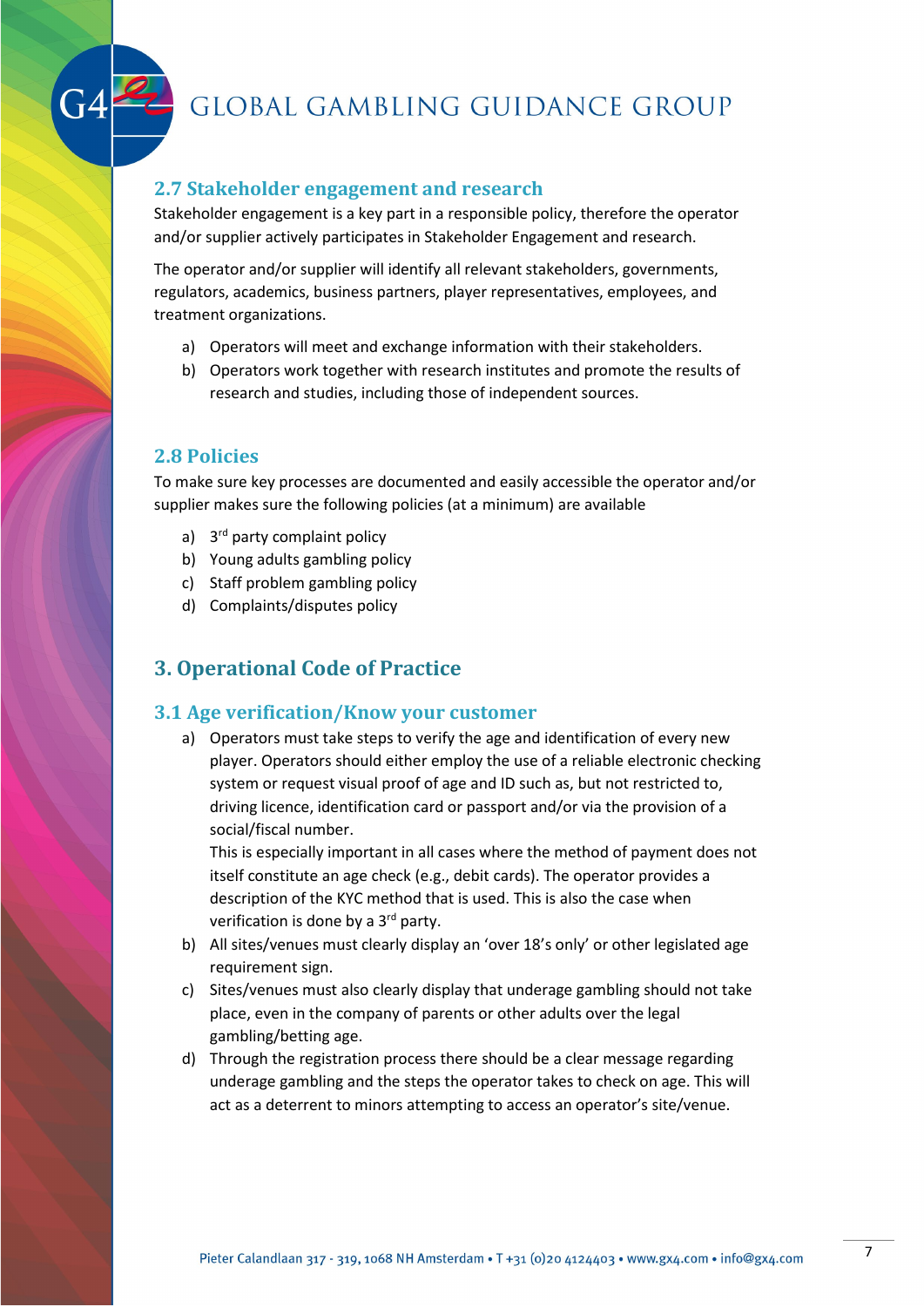#### <span id="page-7-0"></span>**3.2 Social responsibility/Player protection information**

The Player Protection information should contain at a minimum:

- a) A warning that gambling could be harmful if not controlled and kept in moderation.
- b) Advice on responsible gambling and a link to the social responsibility partner G4 and other sources of help on problem gambling, including, but not limited to helpline number(s), email addresses and/or chat services.
- c) A link to or information on an accepted self-assessment tool to determine risk potential.
- d) Messages of the operator's/supplier's support of social responsibility/player protection that can be perceived as misleading. (i.e., it should not claim to be a member of or have support for a social impact or support organisation, if this is not true.)
- e) A list of player protection measures that are available on the site, and a link to that page (if separate from the responsible gambling/player protection page).
- f) Link(s) to a recognised filtering programme to enable players to prevent minors from accessing gambling sites.
- g) Details or a link to a page with details, of the operator's Responsible Gambling policy.
- h) The deposit page should contain a reminder to the player to gamble responsibly, with a link to the responsible gambling/player protection page. This information must be clearly visible.
- i) There are no promotions or minigames displayed on the responsible gambling/player protection page.

#### <span id="page-7-1"></span>**3.3 Advertising and marketing**

Advertising and marketing statements must be socially responsible.

- a) Advertising must not target those under the legal gambling/betting age. This includes not only content but placement of advertising as well.
- b) Advertisement should not target moderate and high-risk groups (including means of peer-pressure).
- c) Advertising should give a balanced message with regards to winning and losing.
- d) Players should not be encouraged to chase their losses or re-invest their winnings.
- e) At no time should it be suggested that gambling/betting is a means of solving financial difficulties.
- f) Excluded customers may not be contacted/approached/targeted by marketing campaigns.
- g) Online providers who are active on any social media platform, have a marketing strategy that acknowledges responsible gambling.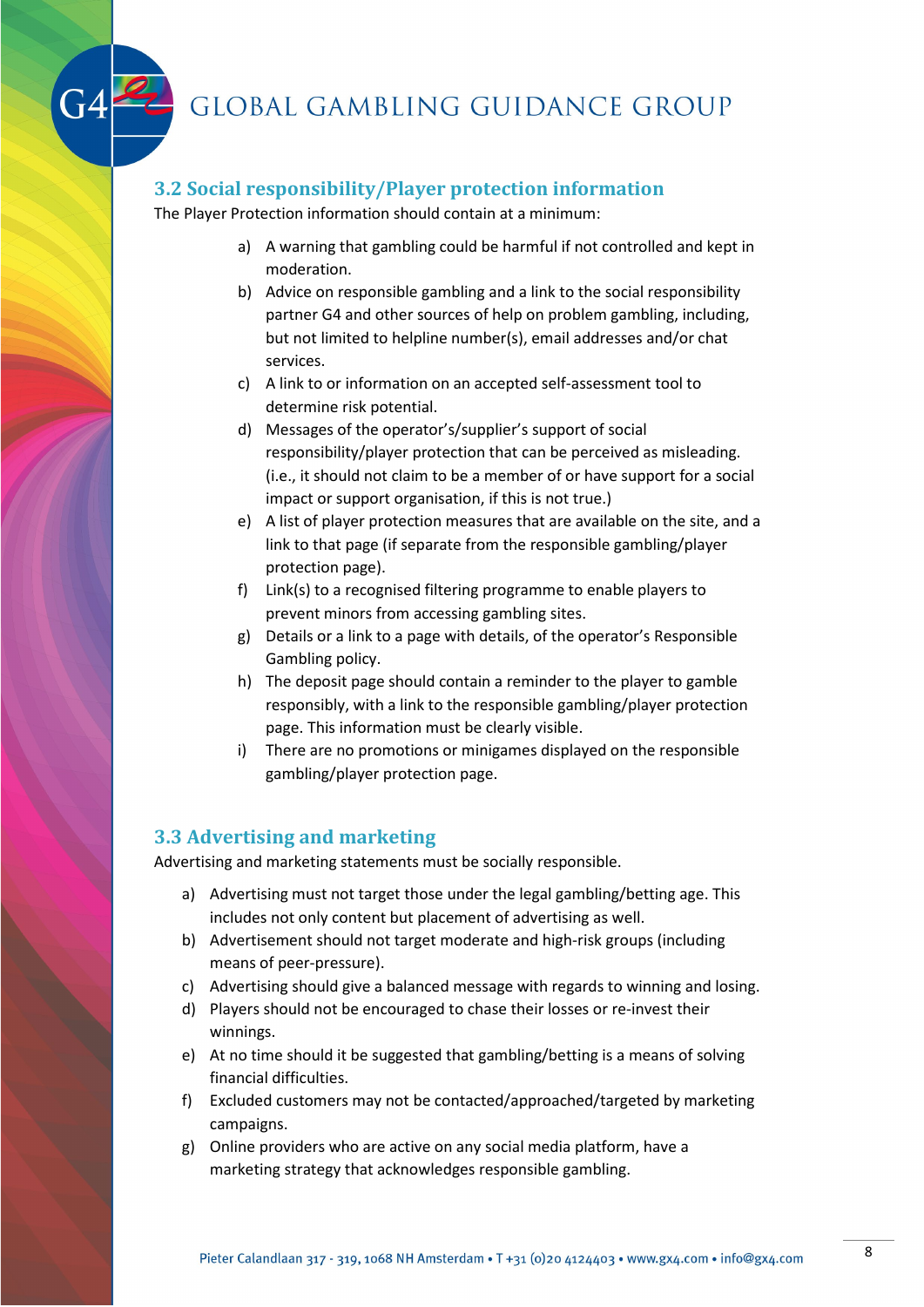

#### <span id="page-8-0"></span>**3.4 Bonusses, cash-back and incentives**

The operator has a strategy/policy on bonusses, cash-back and incentives in relation to player protection.

To ensure fair and open marketing and advertising, the use of bonusses and incentives is not allowed to be misleading, unreasonable or promote unsafe gambling. Included in, but not limited to, bonusses and incentives are:

- Sign-up bonusses
- Free bets (or related) bonusses
- Cash-back bonusses
- Player loyalty programmes/cards

The policy on bonusses, cash-back and incentives come with clear terms and conditions and are clearly displayed on the website.

#### <span id="page-8-1"></span>**3.5 Risk-assessments**

Operator/supplier should ensure that risk-assessments have been carried out on a product level.

#### <span id="page-8-2"></span>**3.6 Gambling for fun or free**

Where Gambling for fun or Free Gambling is offered, the following conditions must be met:

- a) the free stakes must mirror the real stakes in pay out percentages and method of gambling/betting.
- b) the free stakes must offer the same age restriction, responsible gambling, and player protection information as the real money site/venue.

#### <span id="page-8-3"></span>**3.7 Player account**

- a) The player should only be able to register one account and not multiple accounts with the same name and address but different usernames.
- b) The player should preferably only be allowed to use or register one debit card and/or credit card or other form of payment for their account. The maximum of active credit cards to be used is limited to one (1).

#### <span id="page-8-4"></span>**3.8 VIP Policy**

The operator has appropriate and sufficient measures in place, ensuring that possible signs of problematic gambling behaviour are detected at the earliest stage possible, and to minimize the chance of the unintentional co-creation of problematic gambling.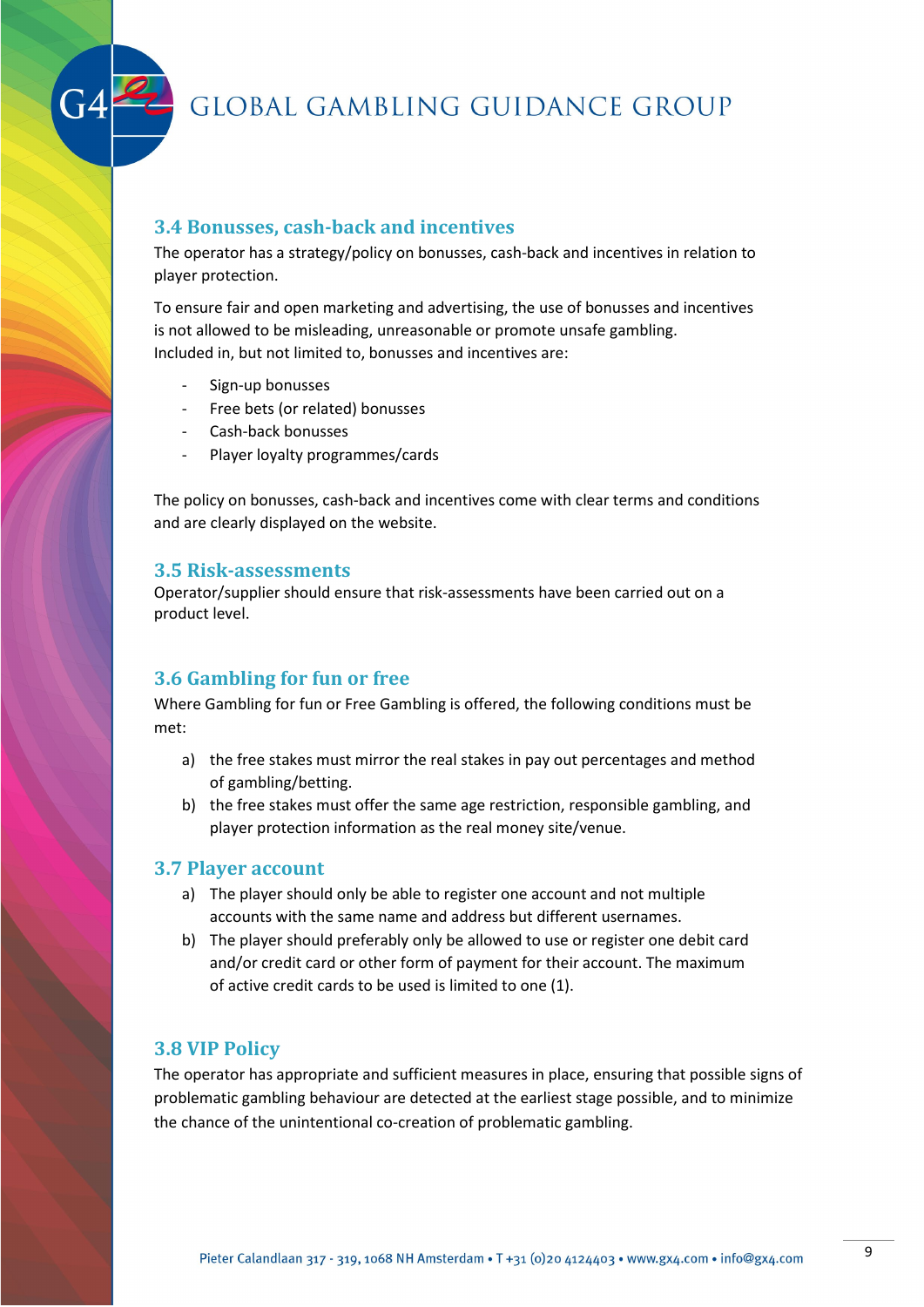

The operator must take steps to provide a deliberate company policy on VIP/special membership players and has a system in place for VIP-customer handling staff with regards to Responsible Gambling.

## <span id="page-9-0"></span>**4. Training**

### <span id="page-9-1"></span>**4.1 Staff Training**

All employees receive a general awareness training, specific customer facing staff should receive an in-depth training.

The operator and/or supplier should ensure that their customer support team is trained on the issues of social responsibility, responsible gambling, and problem gambling.

This is especially important for the situation when a problem gambler, and/or a third party, contacts the customer support team, or when the operator and/or supplier suspects one of their players may have a gambling problem.

This training should be refreshed every three years and records of staff training conducted must be kept by the operator and/or supplier.

When applicable and as part of the gambling, alcohol, and drugs policy (see 6.8) all employees should receive general information on this, customer facing staff should receive more in-depth information.

## <span id="page-9-2"></span>**5. Player Protection Tools**

## <span id="page-9-3"></span>**5.1 Reality Checks**

It is vital that, where the operator allows continuous and rapid gambling/betting without a reasonable break, there should be mechanisms implemented that help the player to monitor their losses so they can make conscious decisions as to whether to stop or continue.

The operator provides opportunities to the player, to take note of the passage of time. This may be done by providing a clock or digital time display. The operator may also choose to implement other methods of providing reality checks to the customer related to the passage of time.

The currency unit of the stake should be clearly displayed on the current account balance and should not be converted to a credit system.

### <span id="page-9-4"></span>**5.2 Informed choice**

The operator provides a variety of information to assist players in making informed decisions about their gambling including the: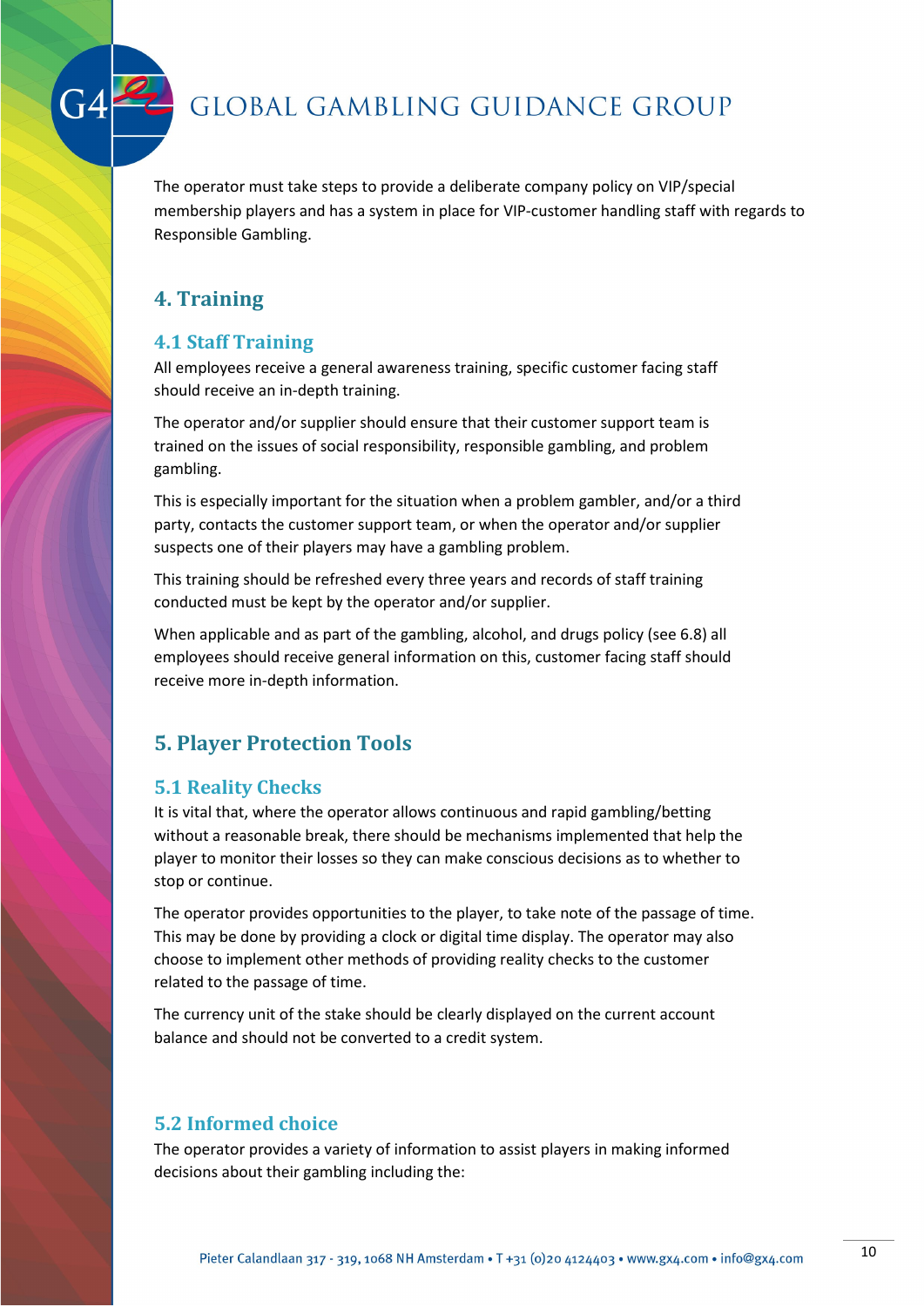

- chances (probability) of winning on the activity
- pay-out ratios of the game
- price structures of the game
- presence of a Personalised Player Feedback System (recommended)

There is also an implicit assumption that all games will be fair and designed in such a way to protect the players.

Upon registration, the operator provides the player the option to set limits on time, money and winnings or losses. In the case of an already established cooperation between the company (auditee) and G4, the company is provided one year in order to comply.

#### <span id="page-10-0"></span>**5.3 Player led session limits**

To assist the player in controlling their gambling/betting and protecting against the possibility of continuous and rapid gambling without a break, the player should have the option of setting a session duration limit. This limit will determine how long the player will be able to gamble/bet until a break is enforced. This should apply to any form of gambling that involves continuous gambling.

- a) The player should be able to set the session time limit as a default for all sessions.
- b) If a session duration limit is not set by the player, then a default of four hours should be the maximum default time for all players.
- c) When the session duration has expired and, on completion of the last stake, a message should appear to inform the player that their time has elapsed and if they wish to continue, they will have to re-enter the site from the log-in screen or re-enter via another measure that is available. At that point they should have to acknowledge the message by clicking on it. The screen will then close, and the player will be brought back into the site's menu screen, so they have to log-in if they wish to continue. This process should take no less than 10 seconds.

#### <span id="page-10-1"></span>**5.4 Player led deposit limits**

Operators are able to provide limits on player deposits and vary those limits on an individual basis. Operators should also provide the ability for the player to determine their own deposit limits.

a) Sites should provide options for setting limits on player deposits per day, per week and/or per month and/or any other reasonable period of time that the operator and G4 have agreed on or in accordance to regulatory requirements.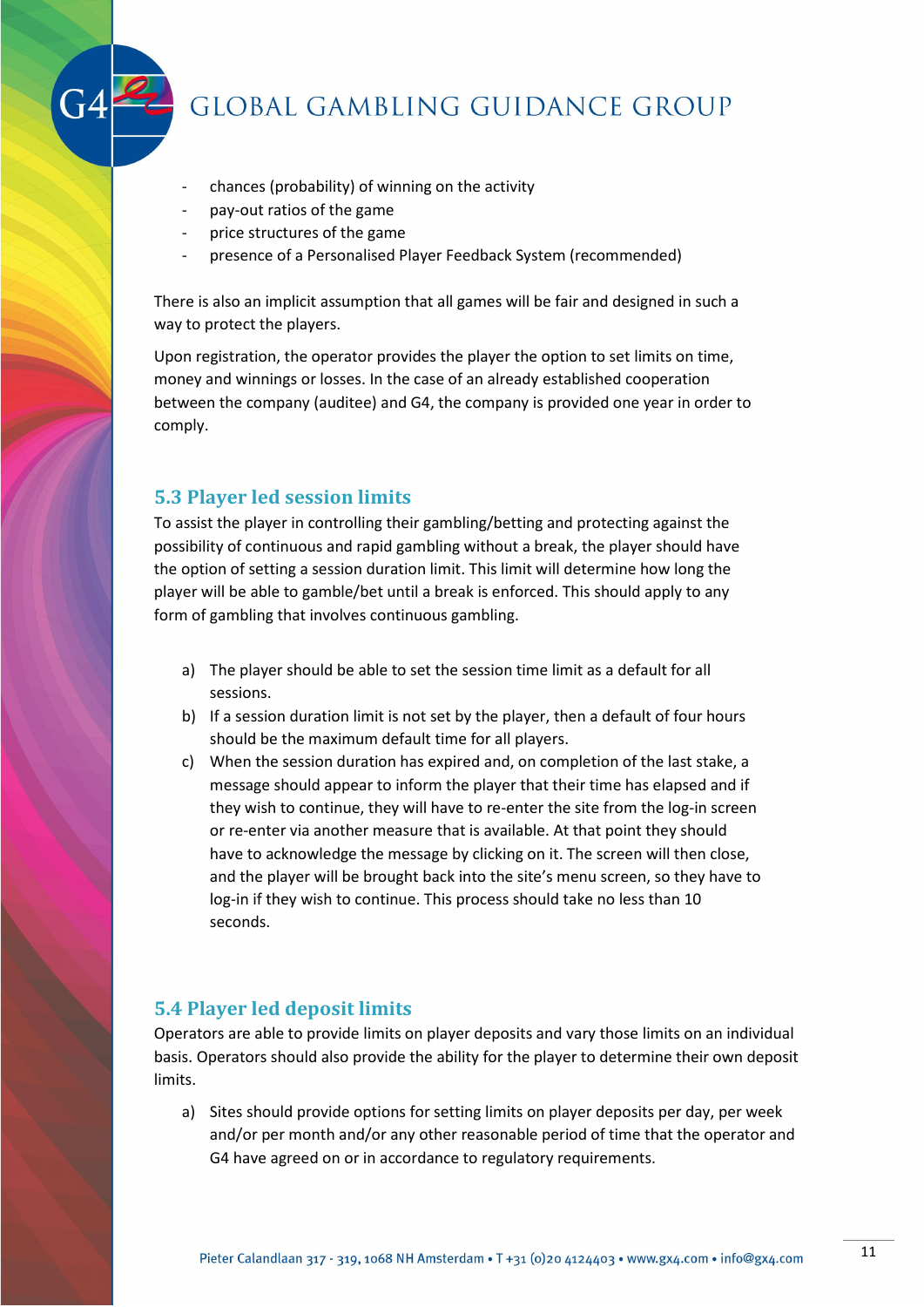- b) When a player reaches their previously set limit the operator will be responsible for ensuring that no other stakes are accepted.
- c) The player can only increase his previously set limit once a cooling off period of at least 24 hours has elapsed. The increase in deposit limit must not take place for 24 hours up to 7 days. However, he should be able to decrease the limit with immediate effect.

#### <span id="page-11-0"></span>**5.5 Self-Exclusion**

The player should be able to exclude himself from making any gamble/bet on a site/venue.

- a) The site should provide a cooling off period for a minimum of 24 hours up to 7 days.
- b) The period of self-exclusion must be as an absolute minimum of one month. However, it is advised to offer a variety of standards/measures related to the length of the self-exclusion period (tailormade).
- c) Information regarding the self-exclusion policy and process must be clearly explained within the responsible gambling/player protection page.
- d) Once a player has excluded himself from the site, the following must occur:
	- I. Any stakes placed on future events should be cancelled and refunded where possible and reasonable. Should such cancellation of stakes contradict either operator's policy or legislation in place, any winnings must be paid out by operator.
	- II. The player must be taken off any mailing lists they have subscribed to om the operator's/supplier's site and their database record should be flagged to prohibit mail outs/promotions during the self-exclusion period.
	- III. The confirmation email on the successful registration in the selfexclusion scheme contains information on local or national support schemes such as for example treatment centres, counselling services or self-help groups.
- e) In the event of a third party making the application for an exclusion, such a party must, in the opinion of operator's appointed officer that is responsible for the responsible gambling programme, be "a person who has a close personal interest in the welfare of the person for whom the prohibition is sought".

#### <span id="page-11-1"></span>**5.6 Exclusion of specific products**

To assist the player in controlling their gambling/betting and protecting against uncontrollable losses, players are offered to block access to specific gambling products.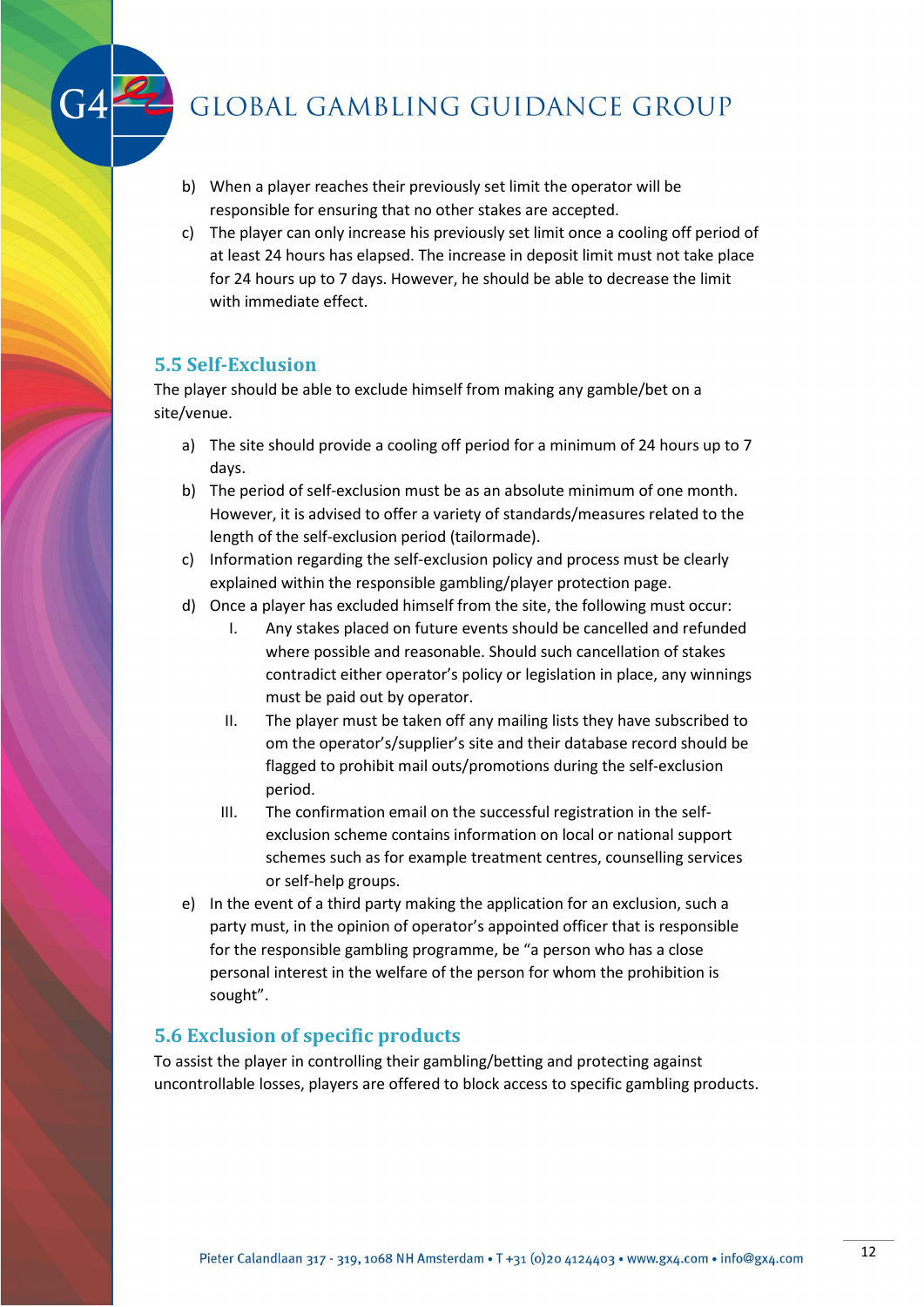

### <span id="page-12-0"></span>**5.7 Identifying problem gambling behaviour**

When the operator identifies signs of problem gambling behaviour, they will take relevant steps to investigate and satisfy any concerns.

Possible indications might include, but are not limited to, comments via chat room, email contact, conversations with employees/staff members, number of plays, repeatedly increase their gambling/betting limits.

It is advised to implement an alcohol and drug policy. When the operator identifies signs, they will take relevant steps to investigate and satisfy any concerns.

## <span id="page-12-1"></span>**5.8 Alcohol and Drug policy for players/guests**

When applicable, it is advised that an alcohol and drug policy is made available to customers.